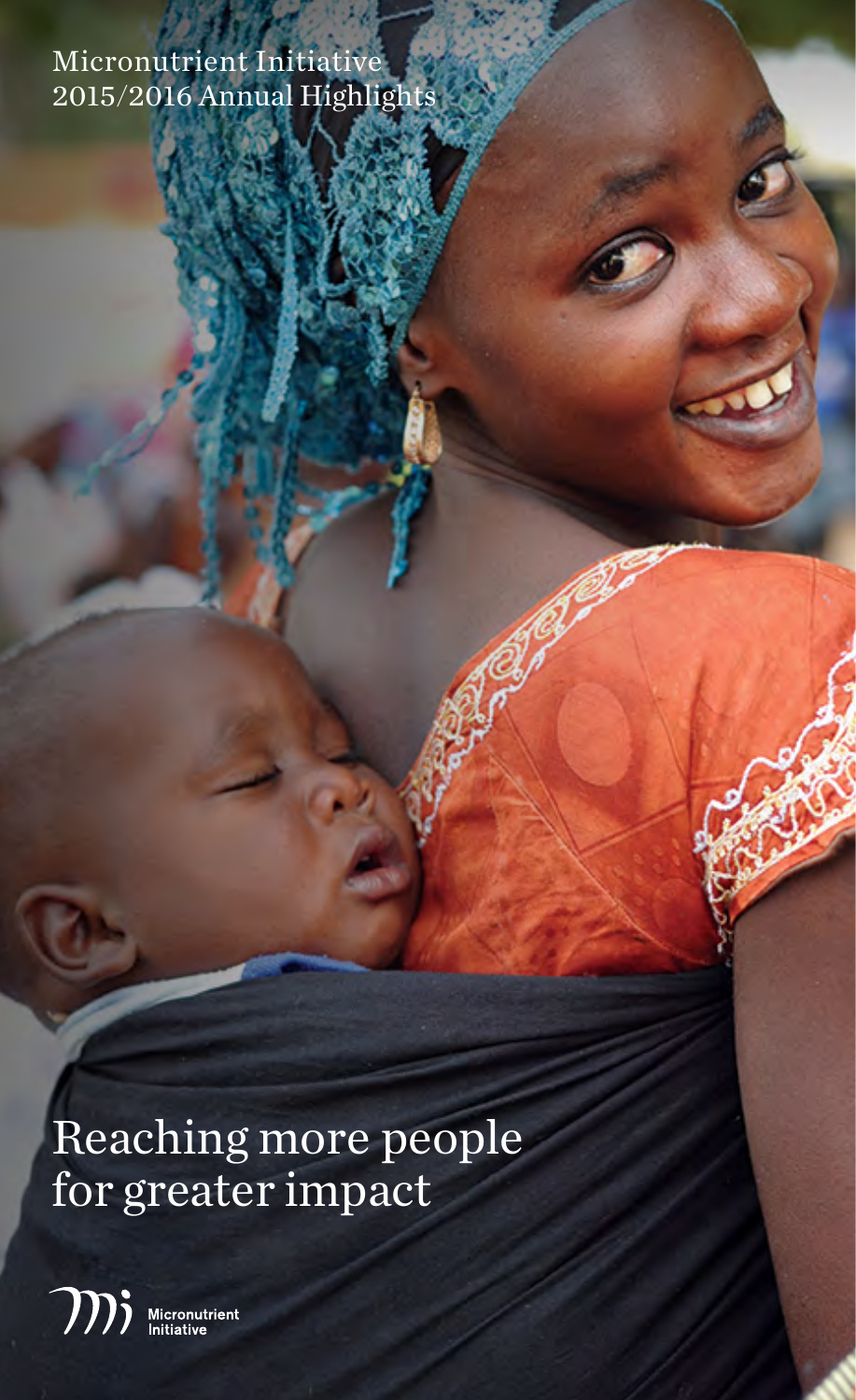## One billion women & girls need better nutrition

1,000,00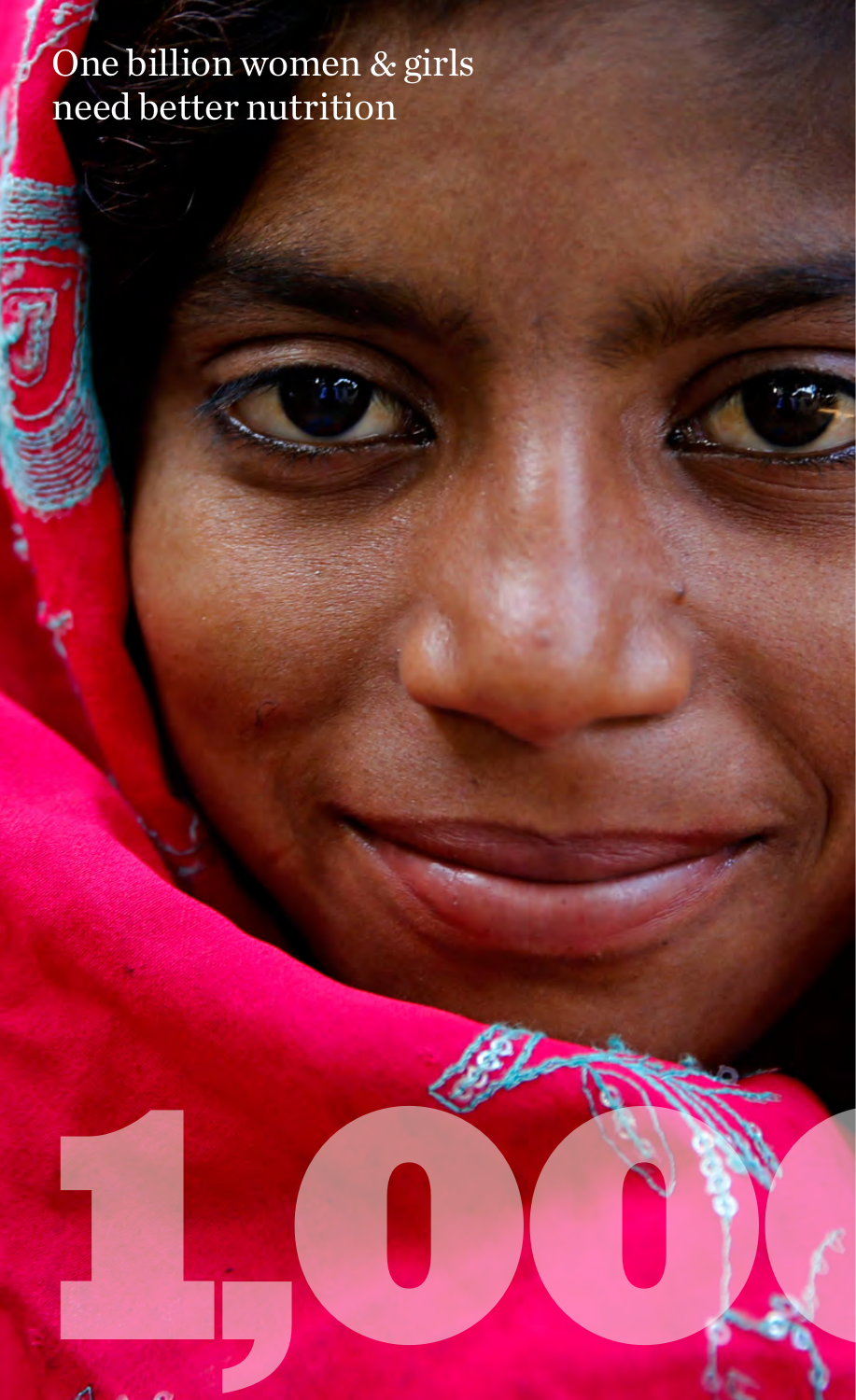## A global call to action for women & girls

Women play many important roles in the home and community. They are leaders, learners, workers and mothers. Yet, with more than one billion malnourished women and girls around the world, poor health and poverty crush their potential. It is time to unleash their power through better nutrition.

1,000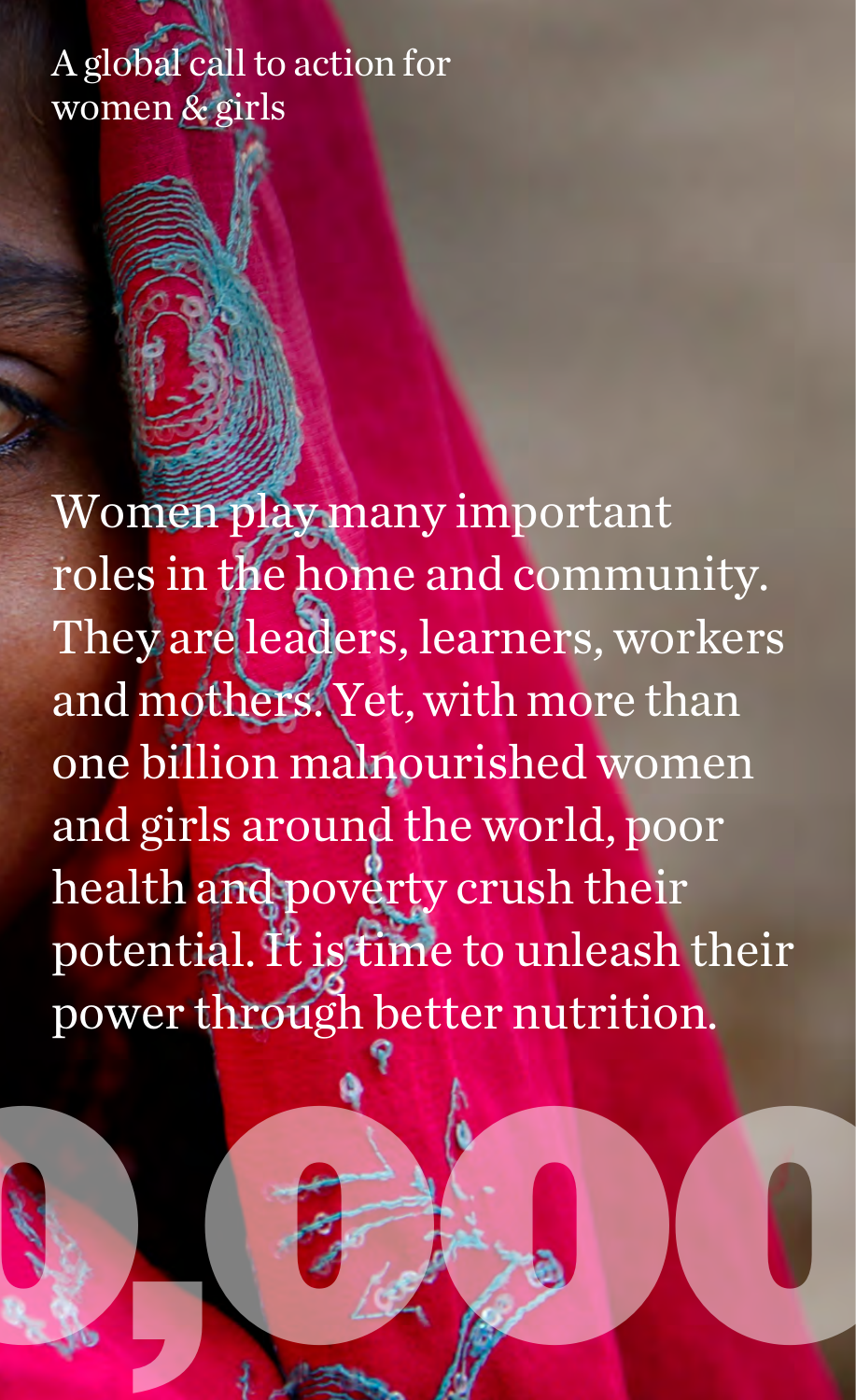

IODIZED SALT ACCESSIBLE FOR AN ADDITIONAL 382 MILLION PEOPLE

Malnutrition is one of the greatest " symptoms of injustice in the world today. Malnourished people, particularly women and children, are not passive recipients of nutrition interventions, but champions in waiting. Unleashing their power is what will be required to change the world. "

**JOEL SPICER** PRESIDENT AND CEO MICRONUTRIENT INITIATIVE

1,000,000,000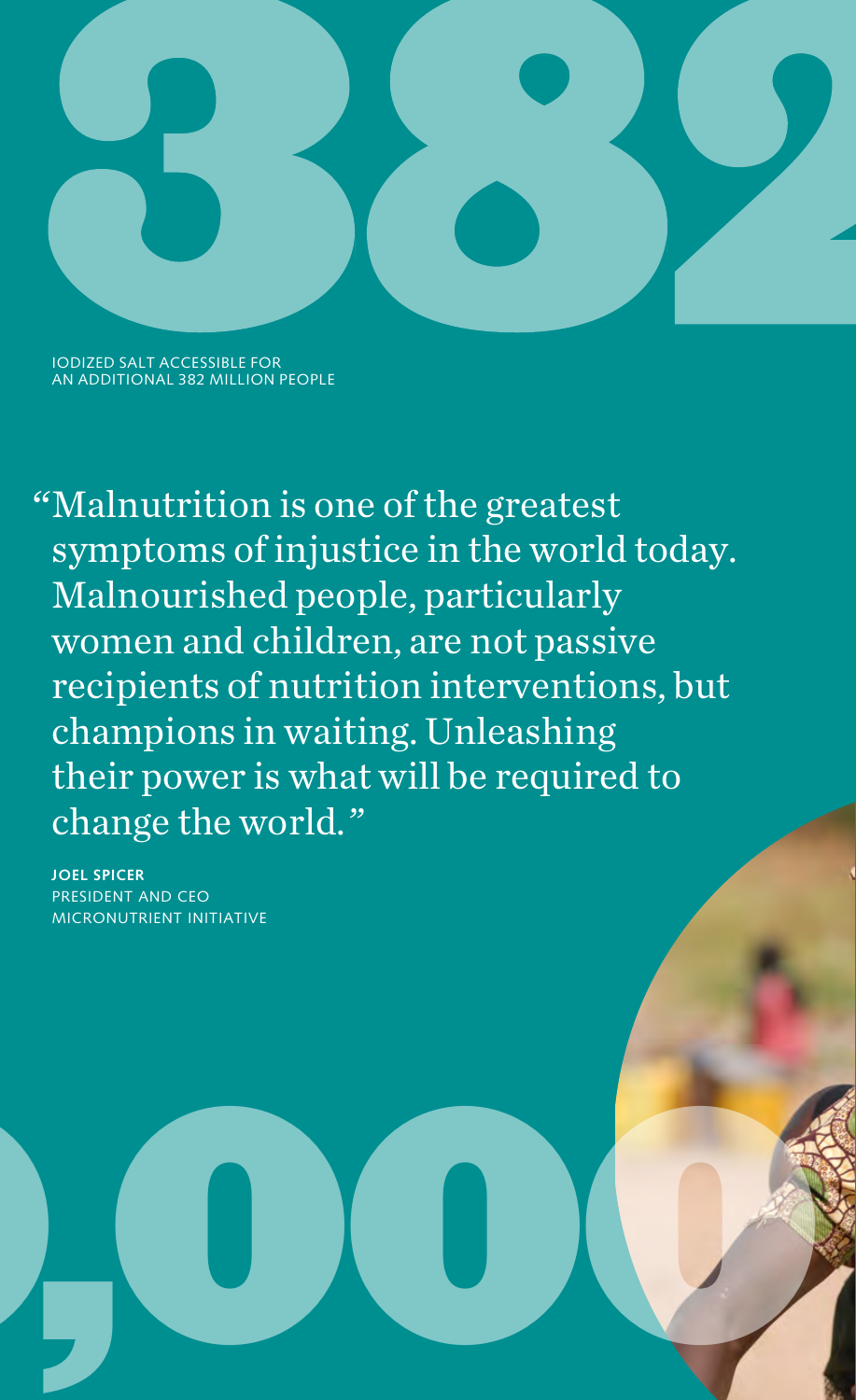" High impact solutions in nutrition is key to making sure that the world's most vulnerable people especially women and children — can grow, learn and thrive, creating stronger communities and a brighter future for all."

**PHYLLIS COSTANZA** CEO UBS OPTIMUS FOUNDATION MI BOARD MEMBER



21M CHILDREN SUFFERING<br>FROM DIARRHOEA<br>TREATED WITH ZINC & ORAL<br>REHYDRATION SALTS TREATED WITH ZINC & ORAL 21M CHILDREN SUFFERING REHYDRATION SALTS FROM DIARRHOEA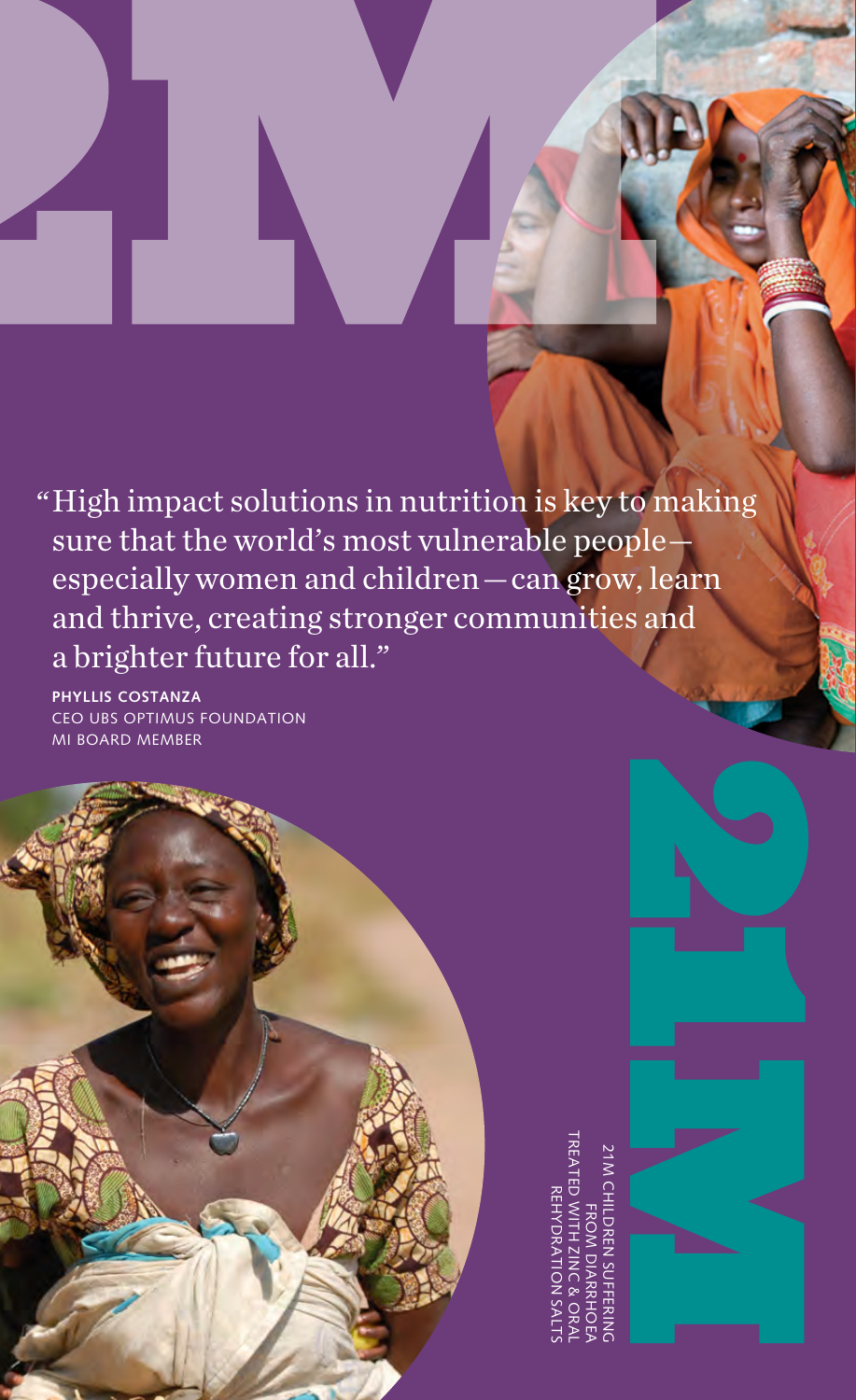IFA SUPPLEMENTS<br>FOR 2.4 MILLION PREGNANT<br>WOMEN IN 2015 ALONE FOR 2.4 MILLION PREGNANT WOMEN IN 2015 ALONE IFA SUPPLEMENTS

PRACTICES

**PRACTICES** 

TRAINED ON BETTER NUTRITION WORKERS AND FACILITY HEALTH STAFF

NUMBER OF COMMUNITY HEALTH<br>NUMBER OF COMMUNITY HEALTH<br>WORKERS AND FACILITY HEALTH 27 AFF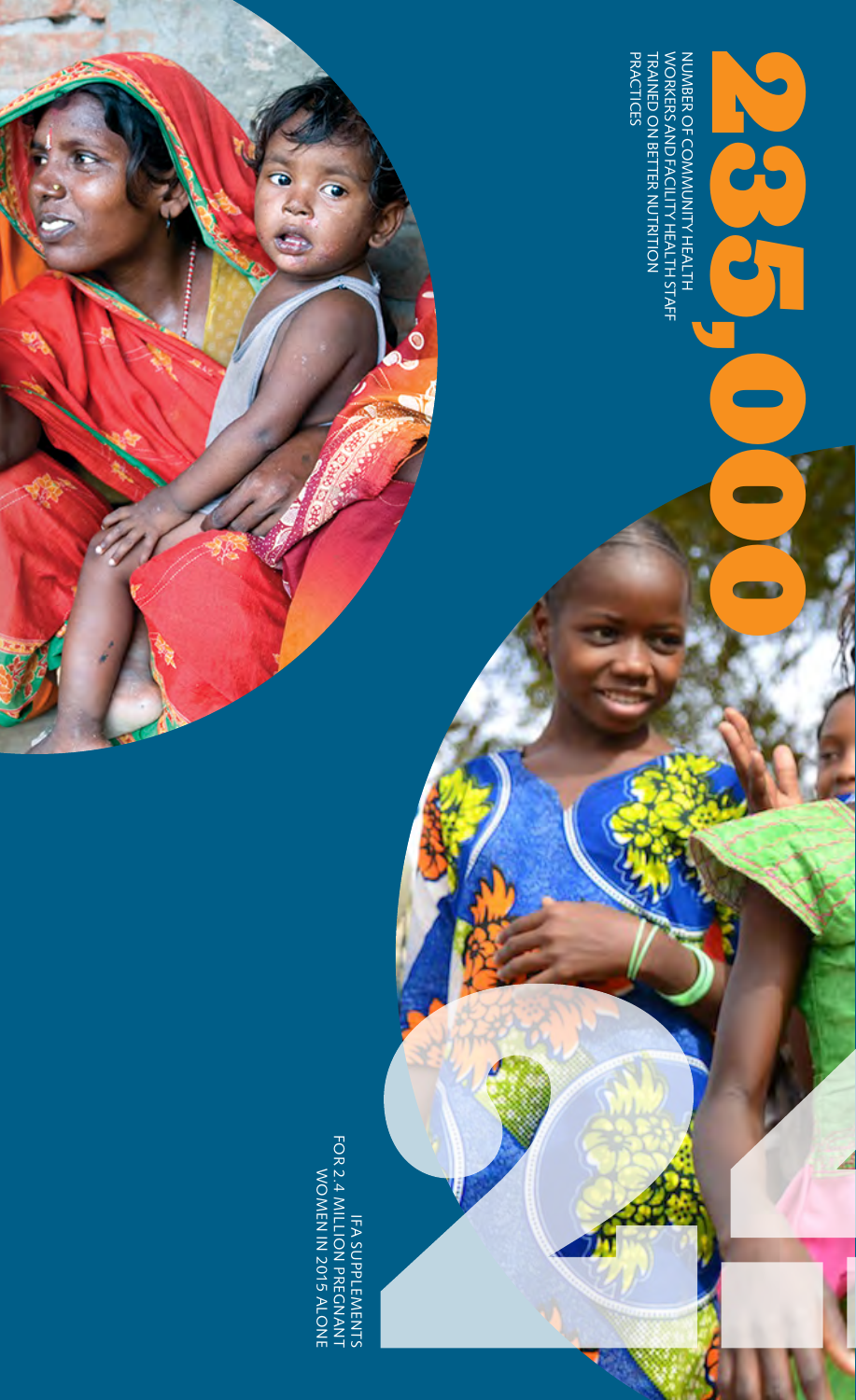We cannot have the technological advances " that we have today and still have children die in their millions from a problem that we can address, where the tools are readily available. This is a mission, which has a happy ending, because we will overcome this problem."

**STRIVE MASIYIWA** MI BOARD CHAIR FOUNDER ECONET WIRELESS

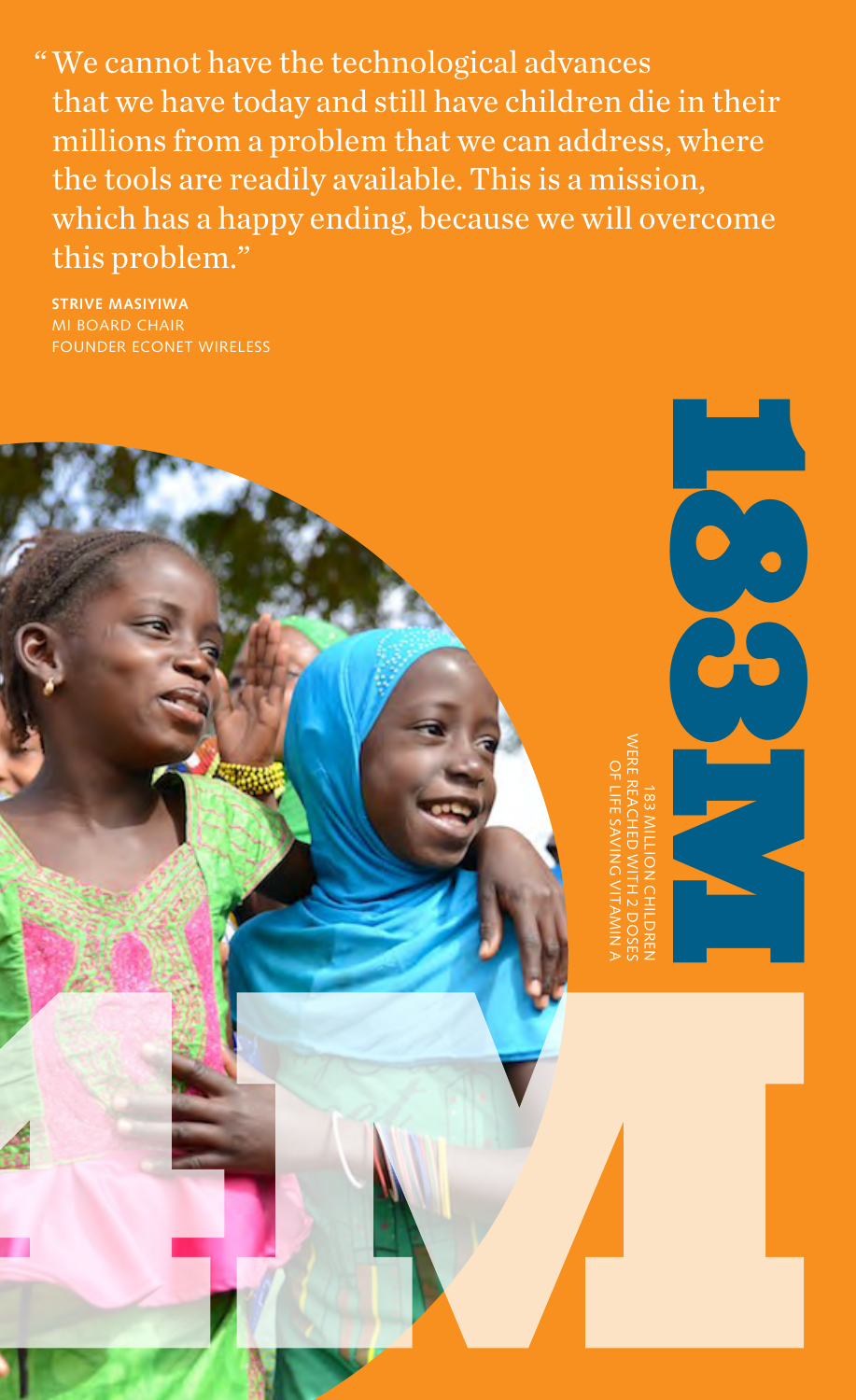Micronutrient Initiative 2015/2016 Annual Highlights

Healthy women drive the success of our world. But the cost of their lost potential through malnutrition is undermining global progress. When women are healthier, their babies, children and communities are healthier, which in turn helps build stronger societies that work for all people and lead to prosperous and stable nations.

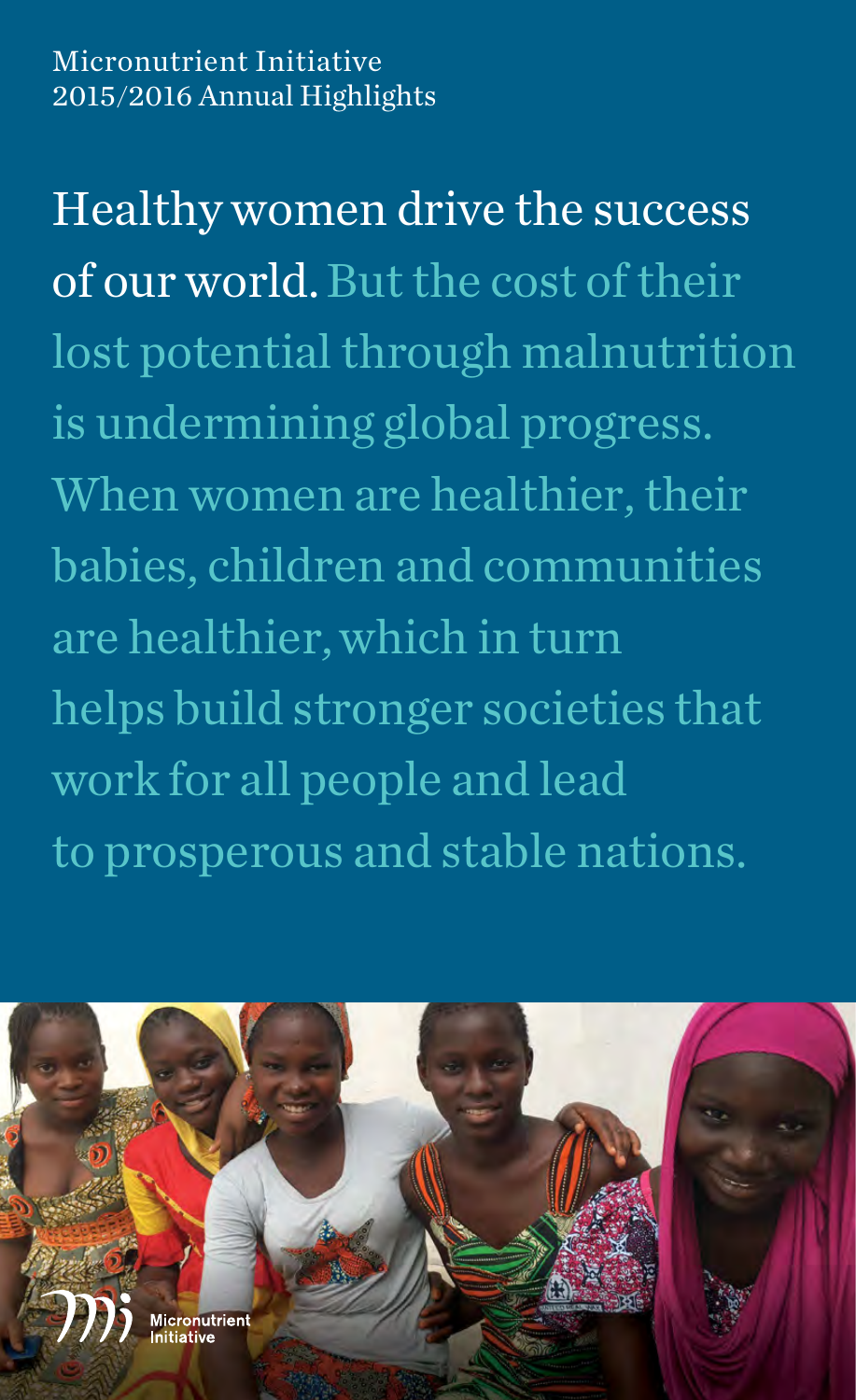### Highlighting the needs of women, adolescent girls and children

At MI, we are driven by one single question: how can we do the greatest good for the people we serve? We believe that when we contribute to better nutrition for people, we are helping to build a better world.

Good nutrition helps save lives and builds resilience for future generations. It has the power to change the trajectory of a single individual, or super-charge the social development and economic impact of entire nations.

That is why the continued massive burden of malnutrition is so outrageous and unacceptable. We know what to do, and it is within our power to do it, yet millions of people — women, adolescent girls and children in particular — are missing from our global economy and collective story when they don't have to be.

This has been an extraordinary year of growth and transformation at MI as we launch new business models and programs like N-LIFT, N-TEAM, and the Right Start Initiative as part of our response. These targeted efforts and capability combinations will help us increase the impact we can have for women, adolescent girls, and children so they can survive, thrive, and contribute their full potential.

This past year, we helped reach close to 500 million people with high impact, low-cost nutrition interventions. As you read the highlights of some of this work, I hope you will be inspired to join us and support our efforts to make malnutrition history.

To our staff, Board of Directors, governments, donors — particularly the Government of Canada — and partners at the global, country and community levels, we are grateful for your commitment and support. Nothing we do would be possible without you and your dedication to nutrition.

2017 will mark MI's 25th anniversary. I look forward, along with the entire MI team, to building on that track record and contributing even more. Watch this space!

Peace,

JOEL SPICER PRESIDENT AND CEO

 $2015 \rightarrow$ helped us achieve in 2015

## M

Thanks to you, we helped reach 500 million  ${\bf Seven big things you} \begin{array}{|l|} \text{Thanks to you, we helped reach 500 million} \text{point last year through our nutrition programs} \end{array}$ 

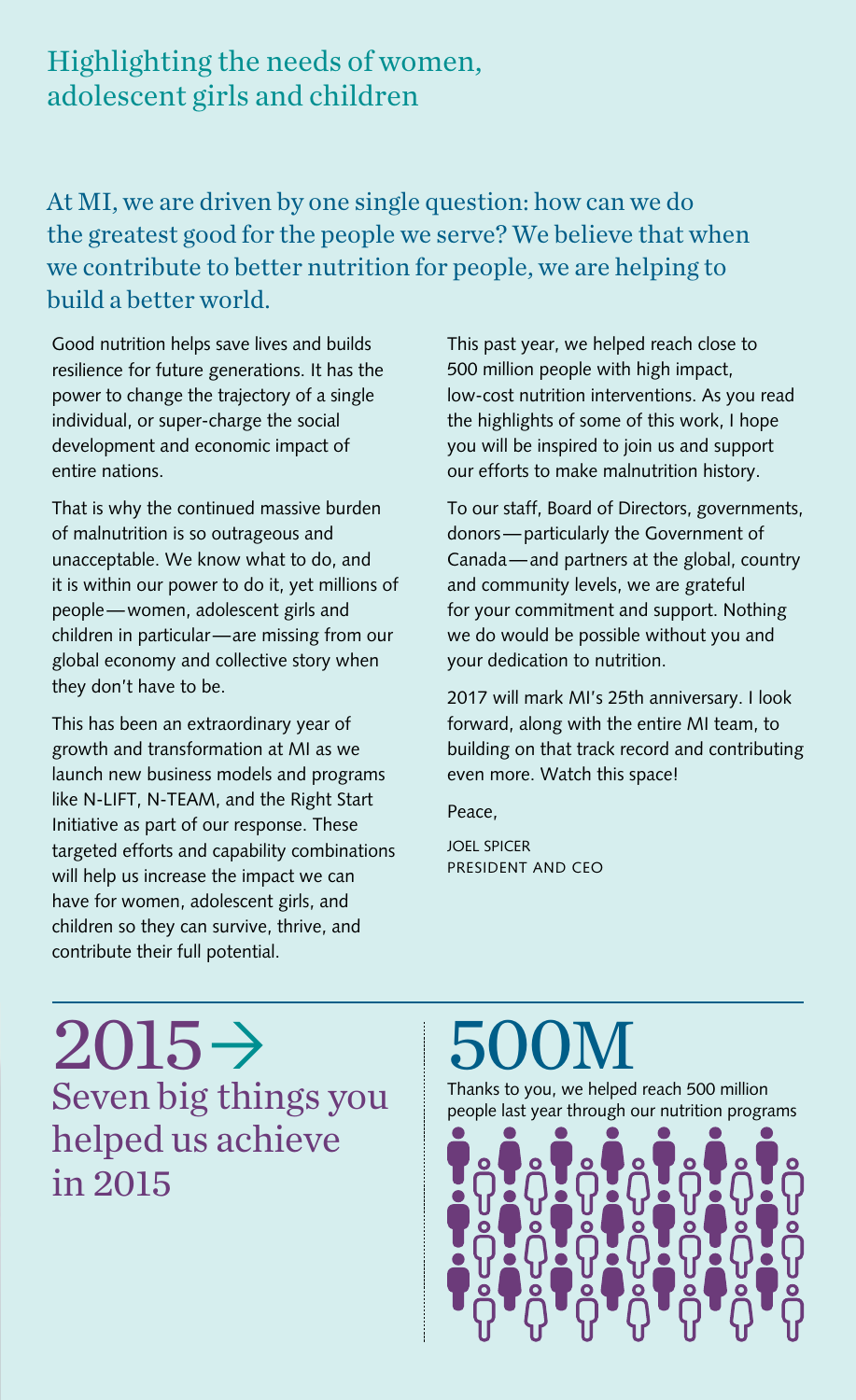## Our work around the world

#### **AFRICA**

Given the interconnected nature of malnutrition and poverty, when we prioritize the right to nutrition for all, we can ensure the world's most vulnerable — women and children — have the health and wellness to grow, learn, earn and lead. Here are some selected highlights of our support to African countries working to improve nutrition and ensure all people can reach their full potential.

#### PARTNERING EFFECTIVELY FOR FAMILIES

40% of the population in Senegal's Kolda and Kedougou regions live below the poverty line. To support the Government of Senegal's efforts to improve nutrition, we took a collaborative approach in building an innovative, multifaceted project: *[Projet intégré de nutrition dans les régions](http://www.micronutrient.org/mi-in-the-world/africa/senegal-sahel/pinkk/)  [de Kolda et de Kédougou \(PINKK\)](http://www.micronutrient.org/mi-in-the-world/africa/senegal-sahel/pinkk/)*.

Funded by Global Affairs Canada, PINKK is a collaborative partnership — from health, community development, microfinancing, agriculture, livestock and family — to improve nutrition and health for women and children. PINKK is helping to scale up nutrition action by improving nutritional practices and increasing access to nutritious food. The project also aims to

strengthen local health systems, and support income generation for those who need it the most.

#### WORKING WITH COMMUNITIES FOR PREGNANT WOMEN

Our long term work to improve nutrition for women includes looking at the unique needs of women during pregnancy. For many pregnant women living in remote areas of Africa, having inadequate or limited access to vital health services and important maternal nutrition puts them and their newborns at greater risk of illness and death.

To address this risk, we partnered with governments and key stakeholders to increase access to antenatal, birth and postnatal care in four underserved communities: Afar, Ethiopia; Kakamega, Kenya; Kolda, Senegal, and Zinder, Niger. Through our *[Community action for](http://www.micronutrient.org/what-we-do/by-programs/maternal-newborn-health/community-based-maternal-newborn-health-project/)  [Pregnant Women](http://www.micronutrient.org/what-we-do/by-programs/maternal-newborn-health/community-based-maternal-newborn-health-project/)* project, a series of unique demonstration projects identified and addressed some of the needs women faced.

Thanks to the support of Global Affairs Canada, and along with families, community leaders, the Ministry of Health in each area, and other partners, more than 200,000

# 84% Improved iron and folic acid consumption to

reduce anaemia for 84% of pregnant women targeted in Kenya.



## 2.2 2.2M<br>In India, protected 2.2 million newborns

from iodine deficiency disorders by reaching an additional 108M people with adequately iodized salt.

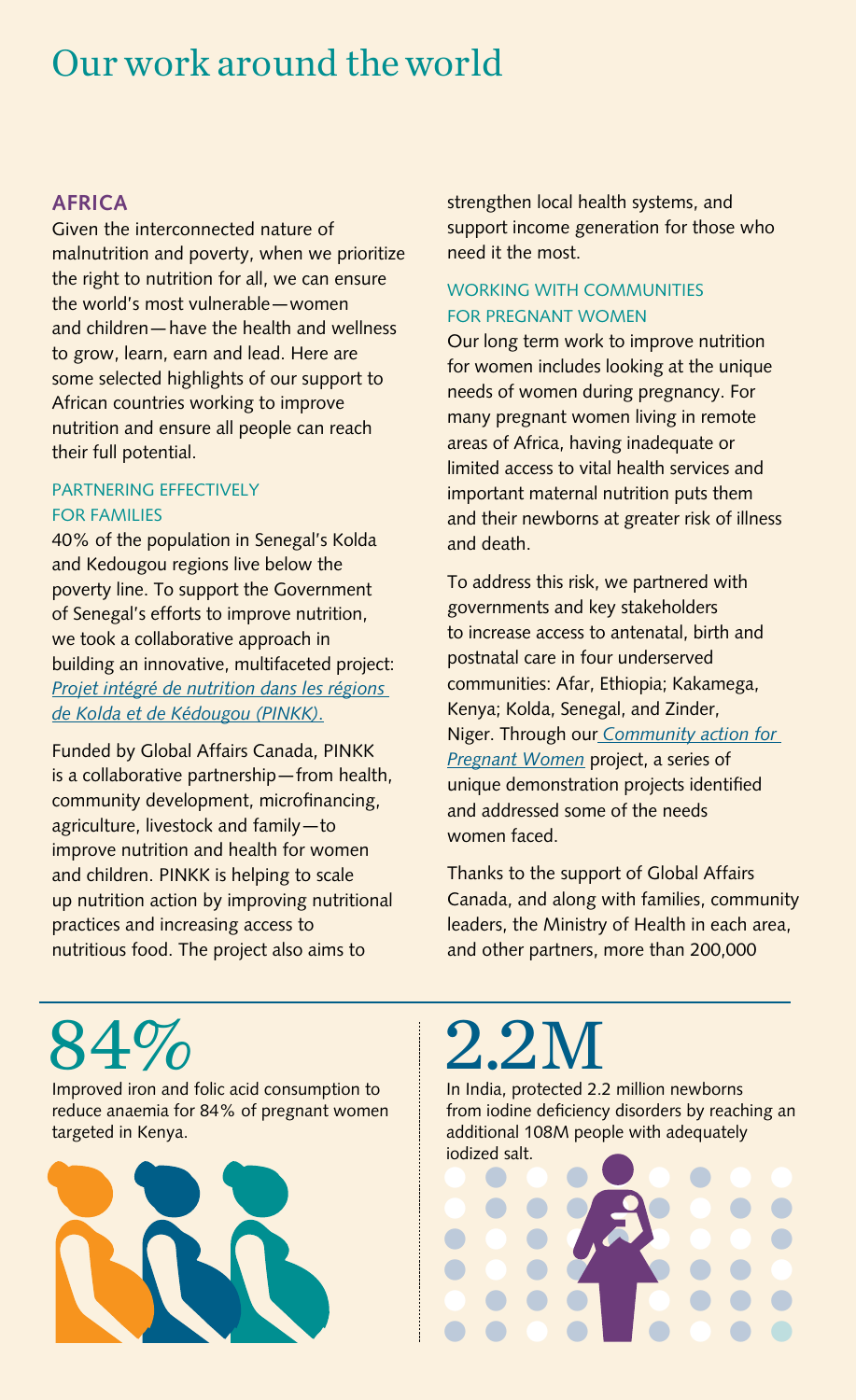pregnant women were reached — double the original project target. These countries are now prepared to scale-up what worked, and the design of this project will help other countries to identify interventions suited to address issues in their communities.

#### **ASIA**

In Asia, we want to help the millions of undernourished women and girls who are struggling to contribute to the growth and development of themselves, their communities and their nations. For example, we know when pregnant women have access to iodized salt, their newborns can be protected from iodine deficiency disorders, a main cause of preventable brain damage. Something as simple as fortifying staple foods with important micronutrients can have significant impact that can last a lifetime.

Thanks to partners like you — including donors, country governments, and community stakeholders — our work in Asia helps to improve nutrition for women, adolescent girls and children, and helps countries in their efforts to improve nutrition and reach the Sustainable Development Goals.

#### BETTER NUTRITION FOR WOMEN, GIRLS & CHILDREN

Uttar Pradesh is one of the most heavily populated state in India, with many health and nutrition challenges. Through *Ek Sahi Shuruat*, we are working closely with government departments including health, education, women's welfare and others, to improve the nutritional status of over 17 million women, children and adolescent girls. This means implementing iron and folic acid supplementation and nutrition strategies, to building capacity in the healthcare system.

Through nutrition programs we are helping countries take an integrated health service approach to nutrition challenges. For example, thanks to support from both Canadian and Australian governments and in close collaboration with the Government of Indonesia, our action through the *[MITRA program](http://www.micronutrient.org/2016/02/the-micronutrient-initiative-undertakes-multi-government-partnership-to-boost-the-health-of-pregnant-women-and-young-children-in-indonesia/)* aims to improve the health and nutrition status of more than one million pregnant women and children by tackling such challenges as iron deficiency anaemia, which impacts approximately 37% of pregnant women.

# 89%

In Ethiopia, 89% of all children aged 6–59 months were reached with two doses of life-saving vitamin A.



# 65,000

In Bangladesh, helped treat 65,000 children between 6–59 months suffering from diarrhoea with zinc & oral rehydration salts.

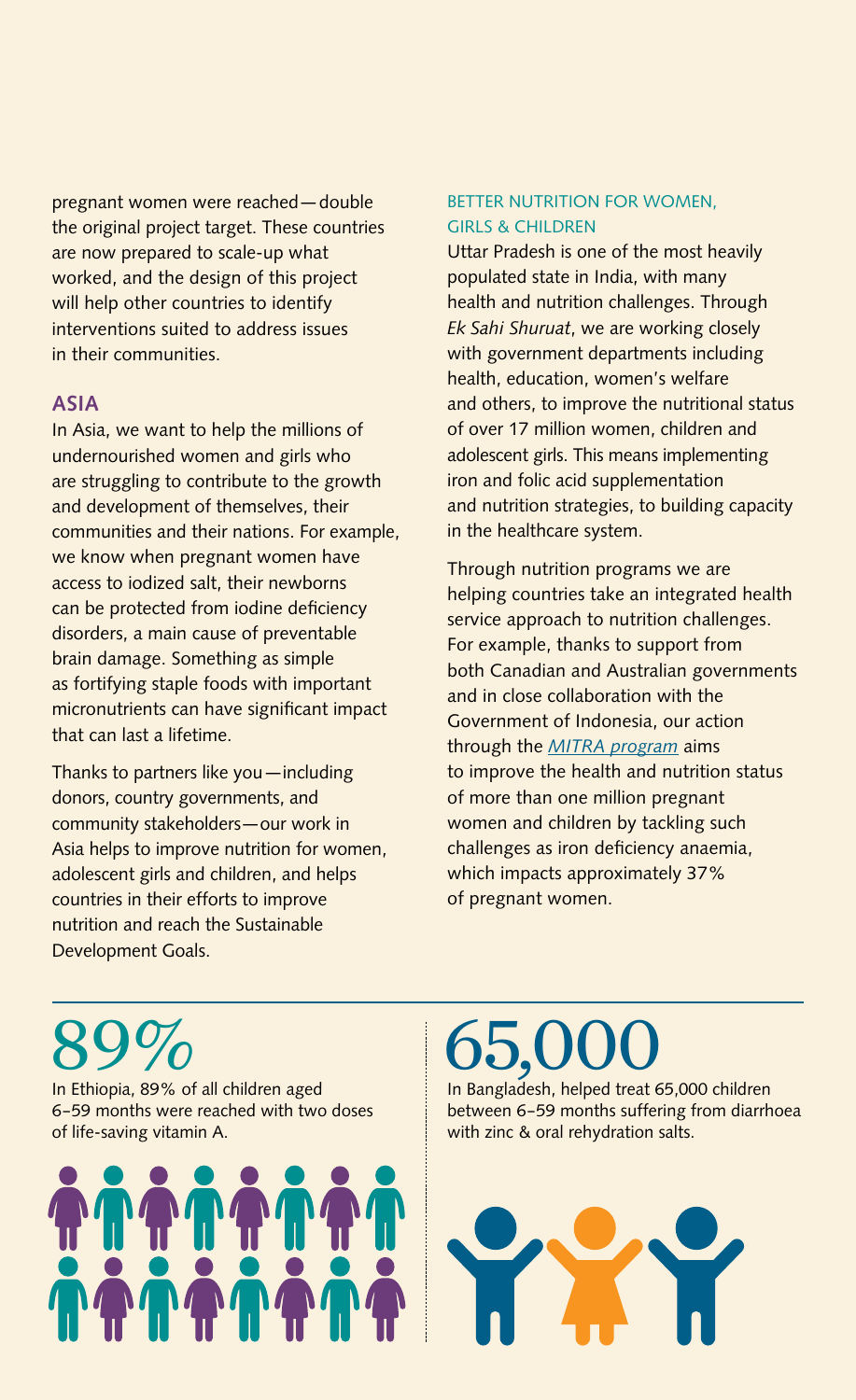#### RESPONDING TO LARGE SCALE NEED *[The Food Fortification Program \(FFP\)](http://www.micronutrient.org/2016/09/mi-mott-macdonald-lead-dfid-funded-program-save-lives-food-fortification-pakistan/)* in

Pakistan is one of the largest fortification programs developed to combat malnutrition. FFP aims to reduce iron deficiency anaemia and vitamin A deficiency in women and young children. This fiveyear fortification program is a partnership between MI and Mott MacDonald, with funding from the UK's Department for International Development (DFID). As the lead technical partner of this country-wide program, we are providing support for commercial wheat flour and edible oil/ghee mills to properly fortify their products for public consumption.

#### **EVIDENCE & EVALUATION**

By developing and helping translate evidence into strong policies and better program design and implementation, we help ensure that high-quality interventions are provided to serve the world's most vulnerable and that learnings are replicated.

CAPACITY BUILDING: We continue to work with local stakeholders (universities, research institutes, and local NGOs, among others), to strengthen their technical capacity to deliver better nutrition services. Through our projects we ensure local students and staff receive training in multiple aspects of

nutrition programming, from policy adoption to program evaluation to facilitate national ownership and sustainability of interventions.

POLICY-RELEVANT RESEARCH: Last year, we led — or participated in — over 40 implementation research projects, surveys and program evaluations aimed at influencing policy and practice at national and global levels.

KNOWLEDGE DISSEMINATION: MI staff contributed to more than 30 peer reviewed publications, six global guidance notes and tools, and other knowledge dissemination activities.

GLOBAL INFLUENCING: MI led — or contributed to - many global expert and advisory committees, networks and interest groups, including the World Health Organization (WHO) nutrition guideline development group; WHO/UNICEF Technical Expert Advisory Group on nutrition monitoring; the Canadian Network for Maternal Neonatal and Child Health (CAN-MNCH) and the Food Fortification Initiative, to name a few. MI holds leadership positions, including convenor of expert groups and hosts the Secretariats of both the Micronutrient Forum and the Global Alliance for Vitamin A (GAVA).

# 300,000

In Senegal & neighbouring countries, 300,000 newborns protected from iodine deficiency disorders by reaching an additional 15M people with adequately iodized salt.



# 96%

In Pakistan, 96% of children aged 6–59 months were reached with two doses of life-saving vitamin A.

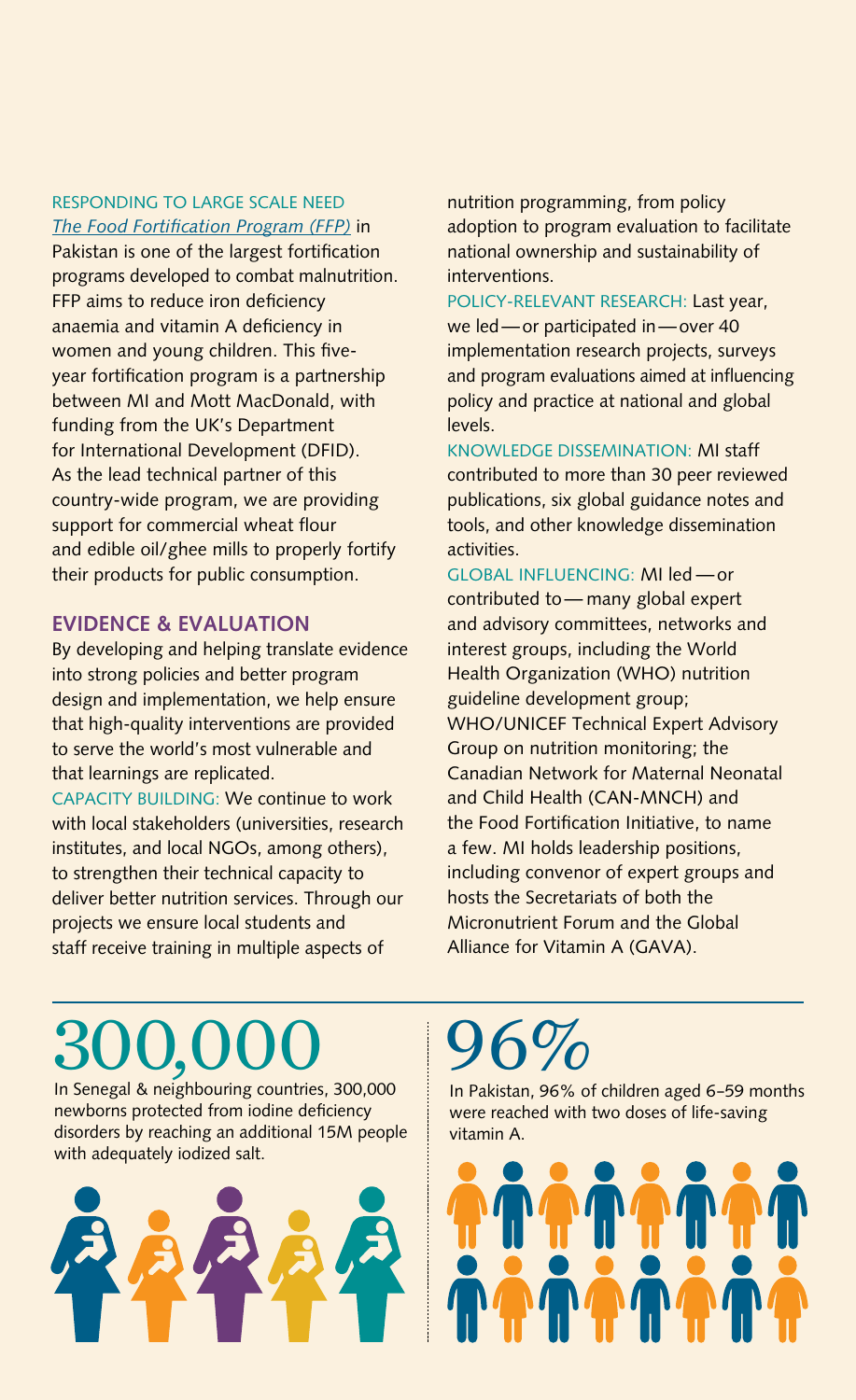### Nutrition now for women and girls

### The evidence is clear: when girls and women have access to nutritious foods, they are mentally and physically better able to contribute in life and for their families and communities.

Access to a varied and nutritious diet should be a fundamental human right.

Through our #WomensNutritionNow campaign, we are calling for concerted action to scale up nutrition for women and girls. Action on malnutrition has the power to transform our world, saving millions of lives, increasing economic opportunities, lifting people out of poverty, and empowering the more than one billion malnourished women and girls to play a stronger role in their lives and in the social, economic and democratic development of the communities and their countries.

Nutrition is an essential component of international development. In 2015, malnutrition cost the global economy \$3.5 trillion. Studies show that every dollar invested in nutrition yields \$16 in return. Addressing malnutrition is not only the right thing to do — it's also smart economic strategy.

Together, we can save millions of lives, drive economic development, lift families out of poverty and — most of all — empower women and girls to be champions — for themselves and the world.

Join us to unleash the potential of the world's women and girls with better nutrition. We'll all be stronger for it.



#### **TOTAL EXPENSES** (\$42.1 MILLION EXPRESSED IN US DOLLARS)



- Asia: 11.3 million
- Americas & Middle East: 0.4 million
- **Global Programs: 4.6 million**
- Management & administration: 3.7 million